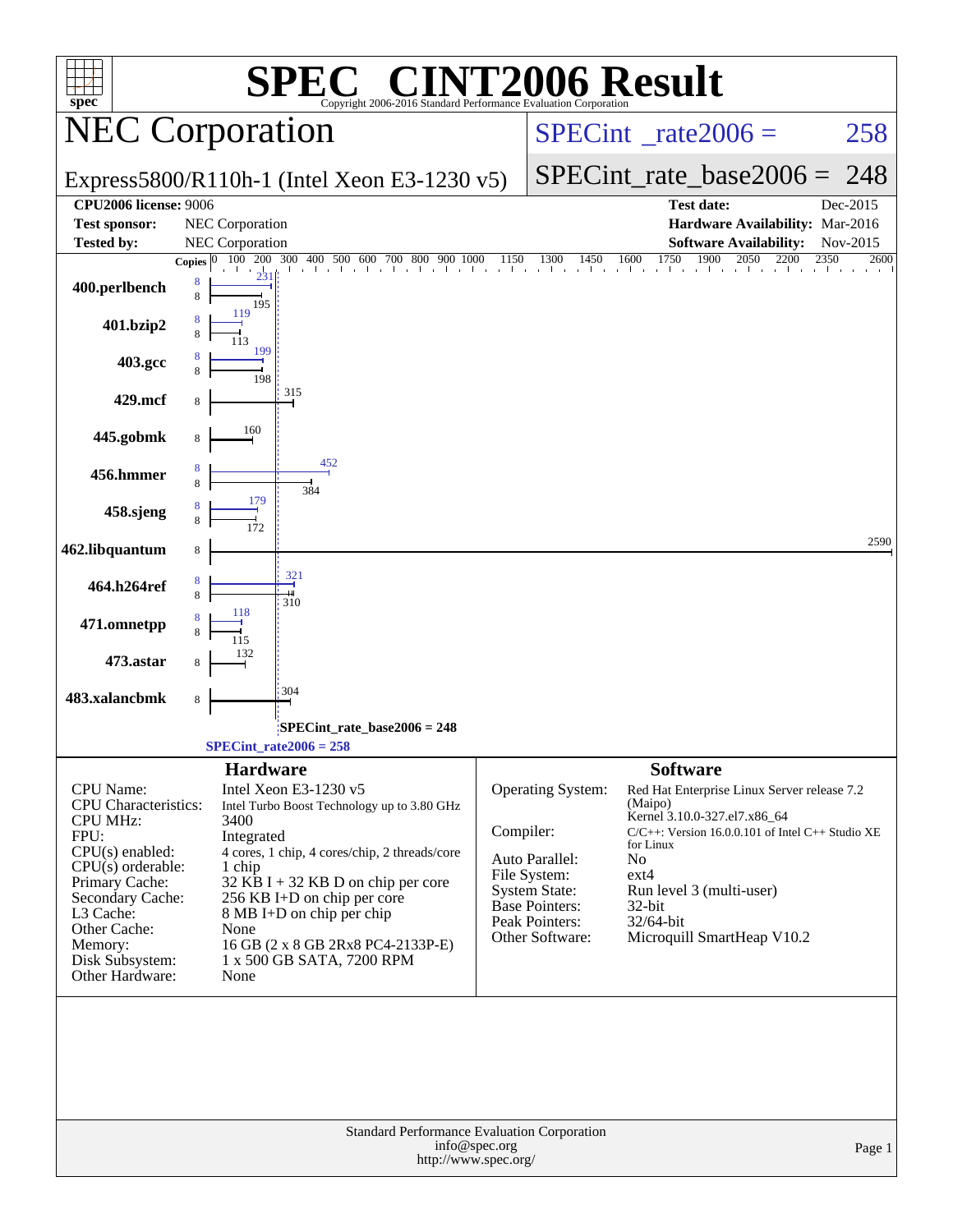

# NEC Corporation

SPECint rate $2006 = 258$ 

#### Express5800/R110h-1 (Intel Xeon E3-1230 v5)

[SPECint\\_rate\\_base2006 =](http://www.spec.org/auto/cpu2006/Docs/result-fields.html#SPECintratebase2006) 248

#### **[CPU2006 license:](http://www.spec.org/auto/cpu2006/Docs/result-fields.html#CPU2006license)** 9006 **[Test date:](http://www.spec.org/auto/cpu2006/Docs/result-fields.html#Testdate)** Dec-2015

**[Test sponsor:](http://www.spec.org/auto/cpu2006/Docs/result-fields.html#Testsponsor)** NEC Corporation **NEC Corporation [Hardware Availability:](http://www.spec.org/auto/cpu2006/Docs/result-fields.html#HardwareAvailability)** Mar-2016 **[Tested by:](http://www.spec.org/auto/cpu2006/Docs/result-fields.html#Testedby)** NEC Corporation **[Software Availability:](http://www.spec.org/auto/cpu2006/Docs/result-fields.html#SoftwareAvailability)** Nov-2015

#### **[Results Table](http://www.spec.org/auto/cpu2006/Docs/result-fields.html#ResultsTable)**

|                                                                                                          | <b>Base</b>   |                |       |                |            |                | <b>Peak</b> |                |                |              |                |              |                |              |
|----------------------------------------------------------------------------------------------------------|---------------|----------------|-------|----------------|------------|----------------|-------------|----------------|----------------|--------------|----------------|--------------|----------------|--------------|
| <b>Benchmark</b>                                                                                         | <b>Copies</b> | <b>Seconds</b> | Ratio | <b>Seconds</b> | Ratio      | <b>Seconds</b> | Ratio       | <b>Copies</b>  | <b>Seconds</b> | <b>Ratio</b> | <b>Seconds</b> | <b>Ratio</b> | <b>Seconds</b> | <b>Ratio</b> |
| 400.perlbench                                                                                            |               | 400            | 195   | 401            | 195        | 401            | <b>195</b>  |                | 338            | 232          | 341            | 229          | 339            | 231          |
| 401.bzip2                                                                                                |               | 689            | 112   | 682            | <b>113</b> | 678            | 114         |                | 647            | 119          | 650            | 119          | 643            | 120          |
| $403.\text{gcc}$                                                                                         |               | 325            | 198   | 331            | 195        | 325            | <b>198</b>  | 8              | 323            | 200          | 323            | <u> 199</u>  | 325            | 198          |
| $429$ .mcf                                                                                               | 8             | 231            | 316   | 232            | 314        | 231            | 315         | 8              | 231            | 316          | 232            | 314          | 231            | 315          |
| $445$ .gobmk                                                                                             |               | 523            | 160   | 525            | <u>160</u> | 526            | 160l        |                | 523            | 160          | 525            | <b>160</b>   | 526            | 160          |
| 456.hmmer                                                                                                |               | 193            | 386   | 195            | 384        | 194            | 384         | 8              | 165            | 452          | 165            | 453          | 166            | 450          |
| $458$ .sjeng                                                                                             |               | 561            | 173   | 562            | 172        | 561            | 172         | $\overline{8}$ | 540            | 179          | 540            | 179          | 540            | <u>179</u>   |
| 462.libquantum                                                                                           |               | 63.9           | 2590  | 63.9           | 2600       | 63.9           | 2590        |                | 63.9           | 2590         | 63.9           | 2600         | 63.9           | 2590         |
| 464.h264ref                                                                                              |               | 557            | 318   | 570            | <b>310</b> | 591            | 300l        |                | 551            | 321          | 552            | <u>321</u>   | 558            | 317          |
| 471.omnetpp                                                                                              |               | 434            | 115   | 434            | 115        | 436            | 115         | 8              | 422            | 118          | 424            | 118          | 423            | <b>118</b>   |
| 473.astar                                                                                                | 8             | 426            | 132   | 426            | 132        | 427            | 132         | 8              | 426            | 132          | 426            | 132          | 427            | 132          |
| 483.xalancbmk                                                                                            |               | 182            | 304   | 181            | 305        | 181            | <b>304</b>  | 8              | 182            | 304          | 181            | 305          | 181            | <b>304</b>   |
| Results appear in the order in which they were run. Bold underlined text indicates a median measurement. |               |                |       |                |            |                |             |                |                |              |                |              |                |              |

#### **[Submit Notes](http://www.spec.org/auto/cpu2006/Docs/result-fields.html#SubmitNotes)**

 The taskset mechanism was used to bind copies to processors. The config file option 'submit' was used to generate taskset commands to bind each copy to a specific processor. For details, please see the config file.

#### **[Operating System Notes](http://www.spec.org/auto/cpu2006/Docs/result-fields.html#OperatingSystemNotes)**

Stack size set to unlimited using "ulimit -s unlimited"

#### **[Platform Notes](http://www.spec.org/auto/cpu2006/Docs/result-fields.html#PlatformNotes)**

 BIOS Settings: Power Management Policy: Custom Energy Performance: Performance

#### **[General Notes](http://www.spec.org/auto/cpu2006/Docs/result-fields.html#GeneralNotes)**

Environment variables set by runspec before the start of the run: LD\_LIBRARY\_PATH = "/home/cpu2006/libs/32:/home/cpu2006/libs/64:/home/cpu2006/sh"

 Binaries compiled on a system with 1x Intel Core i5-4670K CPU + 32GB memory using RedHat EL 7.1 Transparent Huge Pages enabled with: echo always > /sys/kernel/mm/transparent\_hugepage/enabled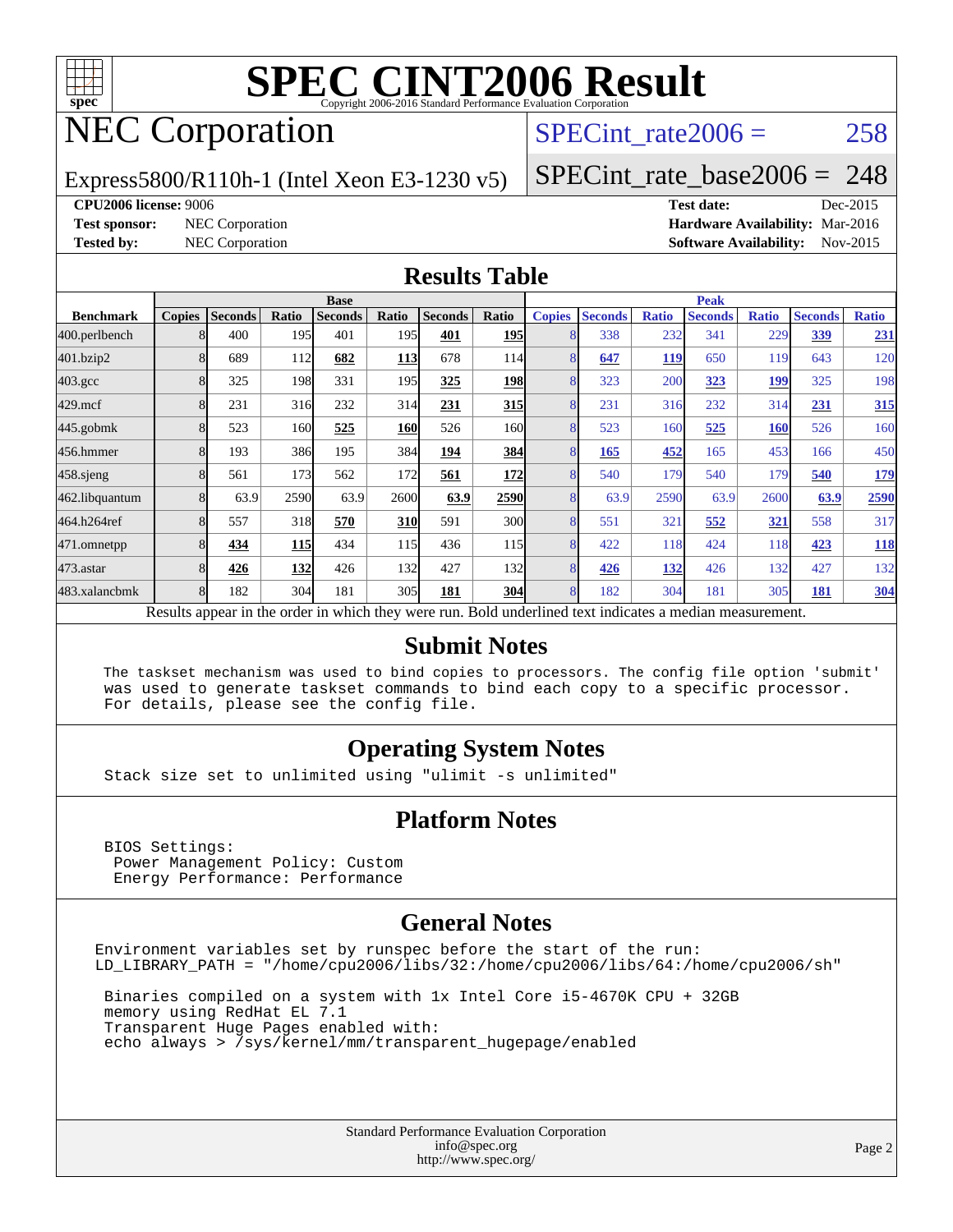

NEC Corporation

SPECint rate $2006 = 258$ 

Express5800/R110h-1 (Intel Xeon E3-1230 v5)

#### **[CPU2006 license:](http://www.spec.org/auto/cpu2006/Docs/result-fields.html#CPU2006license)** 9006 **[Test date:](http://www.spec.org/auto/cpu2006/Docs/result-fields.html#Testdate)** Dec-2015

**[Test sponsor:](http://www.spec.org/auto/cpu2006/Docs/result-fields.html#Testsponsor)** NEC Corporation **NEC Corporation [Hardware Availability:](http://www.spec.org/auto/cpu2006/Docs/result-fields.html#HardwareAvailability)** Mar-2016

[SPECint\\_rate\\_base2006 =](http://www.spec.org/auto/cpu2006/Docs/result-fields.html#SPECintratebase2006) 248

**[Tested by:](http://www.spec.org/auto/cpu2006/Docs/result-fields.html#Testedby)** NEC Corporation **[Software Availability:](http://www.spec.org/auto/cpu2006/Docs/result-fields.html#SoftwareAvailability)** Nov-2015

### **[Base Compiler Invocation](http://www.spec.org/auto/cpu2006/Docs/result-fields.html#BaseCompilerInvocation)**

[C benchmarks](http://www.spec.org/auto/cpu2006/Docs/result-fields.html#Cbenchmarks):

[icc -m32 -L/opt/intel/compilers\\_and\\_libraries\\_2016/linux/compiler/lib/ia32\\_lin](http://www.spec.org/cpu2006/results/res2016q1/cpu2006-20160125-38801.flags.html#user_CCbase_intel_icc_e10256ba5924b668798078a321b0cb3f)

#### [C++ benchmarks:](http://www.spec.org/auto/cpu2006/Docs/result-fields.html#CXXbenchmarks)

[icpc -m32 -L/opt/intel/compilers\\_and\\_libraries\\_2016/linux/compiler/lib/ia32\\_lin](http://www.spec.org/cpu2006/results/res2016q1/cpu2006-20160125-38801.flags.html#user_CXXbase_intel_icpc_b4f50a394bdb4597aa5879c16bc3f5c5)

## **[Base Portability Flags](http://www.spec.org/auto/cpu2006/Docs/result-fields.html#BasePortabilityFlags)**

 400.perlbench: [-D\\_FILE\\_OFFSET\\_BITS=64](http://www.spec.org/cpu2006/results/res2016q1/cpu2006-20160125-38801.flags.html#user_basePORTABILITY400_perlbench_file_offset_bits_64_438cf9856305ebd76870a2c6dc2689ab) [-DSPEC\\_CPU\\_LINUX\\_IA32](http://www.spec.org/cpu2006/results/res2016q1/cpu2006-20160125-38801.flags.html#b400.perlbench_baseCPORTABILITY_DSPEC_CPU_LINUX_IA32) 401.bzip2: [-D\\_FILE\\_OFFSET\\_BITS=64](http://www.spec.org/cpu2006/results/res2016q1/cpu2006-20160125-38801.flags.html#user_basePORTABILITY401_bzip2_file_offset_bits_64_438cf9856305ebd76870a2c6dc2689ab) 403.gcc: [-D\\_FILE\\_OFFSET\\_BITS=64](http://www.spec.org/cpu2006/results/res2016q1/cpu2006-20160125-38801.flags.html#user_basePORTABILITY403_gcc_file_offset_bits_64_438cf9856305ebd76870a2c6dc2689ab) 429.mcf: [-D\\_FILE\\_OFFSET\\_BITS=64](http://www.spec.org/cpu2006/results/res2016q1/cpu2006-20160125-38801.flags.html#user_basePORTABILITY429_mcf_file_offset_bits_64_438cf9856305ebd76870a2c6dc2689ab) 445.gobmk: [-D\\_FILE\\_OFFSET\\_BITS=64](http://www.spec.org/cpu2006/results/res2016q1/cpu2006-20160125-38801.flags.html#user_basePORTABILITY445_gobmk_file_offset_bits_64_438cf9856305ebd76870a2c6dc2689ab) 456.hmmer: [-D\\_FILE\\_OFFSET\\_BITS=64](http://www.spec.org/cpu2006/results/res2016q1/cpu2006-20160125-38801.flags.html#user_basePORTABILITY456_hmmer_file_offset_bits_64_438cf9856305ebd76870a2c6dc2689ab) 458.sjeng: [-D\\_FILE\\_OFFSET\\_BITS=64](http://www.spec.org/cpu2006/results/res2016q1/cpu2006-20160125-38801.flags.html#user_basePORTABILITY458_sjeng_file_offset_bits_64_438cf9856305ebd76870a2c6dc2689ab) 462.libquantum: [-D\\_FILE\\_OFFSET\\_BITS=64](http://www.spec.org/cpu2006/results/res2016q1/cpu2006-20160125-38801.flags.html#user_basePORTABILITY462_libquantum_file_offset_bits_64_438cf9856305ebd76870a2c6dc2689ab) [-DSPEC\\_CPU\\_LINUX](http://www.spec.org/cpu2006/results/res2016q1/cpu2006-20160125-38801.flags.html#b462.libquantum_baseCPORTABILITY_DSPEC_CPU_LINUX) 464.h264ref: [-D\\_FILE\\_OFFSET\\_BITS=64](http://www.spec.org/cpu2006/results/res2016q1/cpu2006-20160125-38801.flags.html#user_basePORTABILITY464_h264ref_file_offset_bits_64_438cf9856305ebd76870a2c6dc2689ab) 471.omnetpp: [-D\\_FILE\\_OFFSET\\_BITS=64](http://www.spec.org/cpu2006/results/res2016q1/cpu2006-20160125-38801.flags.html#user_basePORTABILITY471_omnetpp_file_offset_bits_64_438cf9856305ebd76870a2c6dc2689ab) 473.astar: [-D\\_FILE\\_OFFSET\\_BITS=64](http://www.spec.org/cpu2006/results/res2016q1/cpu2006-20160125-38801.flags.html#user_basePORTABILITY473_astar_file_offset_bits_64_438cf9856305ebd76870a2c6dc2689ab) 483.xalancbmk: [-D\\_FILE\\_OFFSET\\_BITS=64](http://www.spec.org/cpu2006/results/res2016q1/cpu2006-20160125-38801.flags.html#user_basePORTABILITY483_xalancbmk_file_offset_bits_64_438cf9856305ebd76870a2c6dc2689ab) [-DSPEC\\_CPU\\_LINUX](http://www.spec.org/cpu2006/results/res2016q1/cpu2006-20160125-38801.flags.html#b483.xalancbmk_baseCXXPORTABILITY_DSPEC_CPU_LINUX)

## **[Base Optimization Flags](http://www.spec.org/auto/cpu2006/Docs/result-fields.html#BaseOptimizationFlags)**

[C benchmarks](http://www.spec.org/auto/cpu2006/Docs/result-fields.html#Cbenchmarks):

[-xCORE-AVX2](http://www.spec.org/cpu2006/results/res2016q1/cpu2006-20160125-38801.flags.html#user_CCbase_f-xAVX2_5f5fc0cbe2c9f62c816d3e45806c70d7) [-ipo](http://www.spec.org/cpu2006/results/res2016q1/cpu2006-20160125-38801.flags.html#user_CCbase_f-ipo) [-O3](http://www.spec.org/cpu2006/results/res2016q1/cpu2006-20160125-38801.flags.html#user_CCbase_f-O3) [-no-prec-div](http://www.spec.org/cpu2006/results/res2016q1/cpu2006-20160125-38801.flags.html#user_CCbase_f-no-prec-div) [-opt-prefetch](http://www.spec.org/cpu2006/results/res2016q1/cpu2006-20160125-38801.flags.html#user_CCbase_f-opt-prefetch) [-opt-mem-layout-trans=3](http://www.spec.org/cpu2006/results/res2016q1/cpu2006-20160125-38801.flags.html#user_CCbase_f-opt-mem-layout-trans_a7b82ad4bd7abf52556d4961a2ae94d5)

[C++ benchmarks:](http://www.spec.org/auto/cpu2006/Docs/result-fields.html#CXXbenchmarks) [-xCORE-AVX2](http://www.spec.org/cpu2006/results/res2016q1/cpu2006-20160125-38801.flags.html#user_CXXbase_f-xAVX2_5f5fc0cbe2c9f62c816d3e45806c70d7) [-ipo](http://www.spec.org/cpu2006/results/res2016q1/cpu2006-20160125-38801.flags.html#user_CXXbase_f-ipo) [-O3](http://www.spec.org/cpu2006/results/res2016q1/cpu2006-20160125-38801.flags.html#user_CXXbase_f-O3) [-no-prec-div](http://www.spec.org/cpu2006/results/res2016q1/cpu2006-20160125-38801.flags.html#user_CXXbase_f-no-prec-div) [-opt-prefetch](http://www.spec.org/cpu2006/results/res2016q1/cpu2006-20160125-38801.flags.html#user_CXXbase_f-opt-prefetch) [-opt-mem-layout-trans=3](http://www.spec.org/cpu2006/results/res2016q1/cpu2006-20160125-38801.flags.html#user_CXXbase_f-opt-mem-layout-trans_a7b82ad4bd7abf52556d4961a2ae94d5) [-Wl,-z,muldefs](http://www.spec.org/cpu2006/results/res2016q1/cpu2006-20160125-38801.flags.html#user_CXXbase_link_force_multiple1_74079c344b956b9658436fd1b6dd3a8a) [-L/sh -lsmartheap](http://www.spec.org/cpu2006/results/res2016q1/cpu2006-20160125-38801.flags.html#user_CXXbase_SmartHeap_32f6c82aa1ed9c52345d30cf6e4a0499)

## **[Base Other Flags](http://www.spec.org/auto/cpu2006/Docs/result-fields.html#BaseOtherFlags)**

[C benchmarks](http://www.spec.org/auto/cpu2006/Docs/result-fields.html#Cbenchmarks):

403.gcc: [-Dalloca=\\_alloca](http://www.spec.org/cpu2006/results/res2016q1/cpu2006-20160125-38801.flags.html#b403.gcc_baseEXTRA_CFLAGS_Dalloca_be3056838c12de2578596ca5467af7f3)

## **[Peak Compiler Invocation](http://www.spec.org/auto/cpu2006/Docs/result-fields.html#PeakCompilerInvocation)**

[C benchmarks \(except as noted below\)](http://www.spec.org/auto/cpu2006/Docs/result-fields.html#Cbenchmarksexceptasnotedbelow): [icc -m32 -L/opt/intel/compilers\\_and\\_libraries\\_2016/linux/compiler/lib/ia32\\_lin](http://www.spec.org/cpu2006/results/res2016q1/cpu2006-20160125-38801.flags.html#user_CCpeak_intel_icc_e10256ba5924b668798078a321b0cb3f)

Continued on next page

Standard Performance Evaluation Corporation [info@spec.org](mailto:info@spec.org) <http://www.spec.org/>

Page 3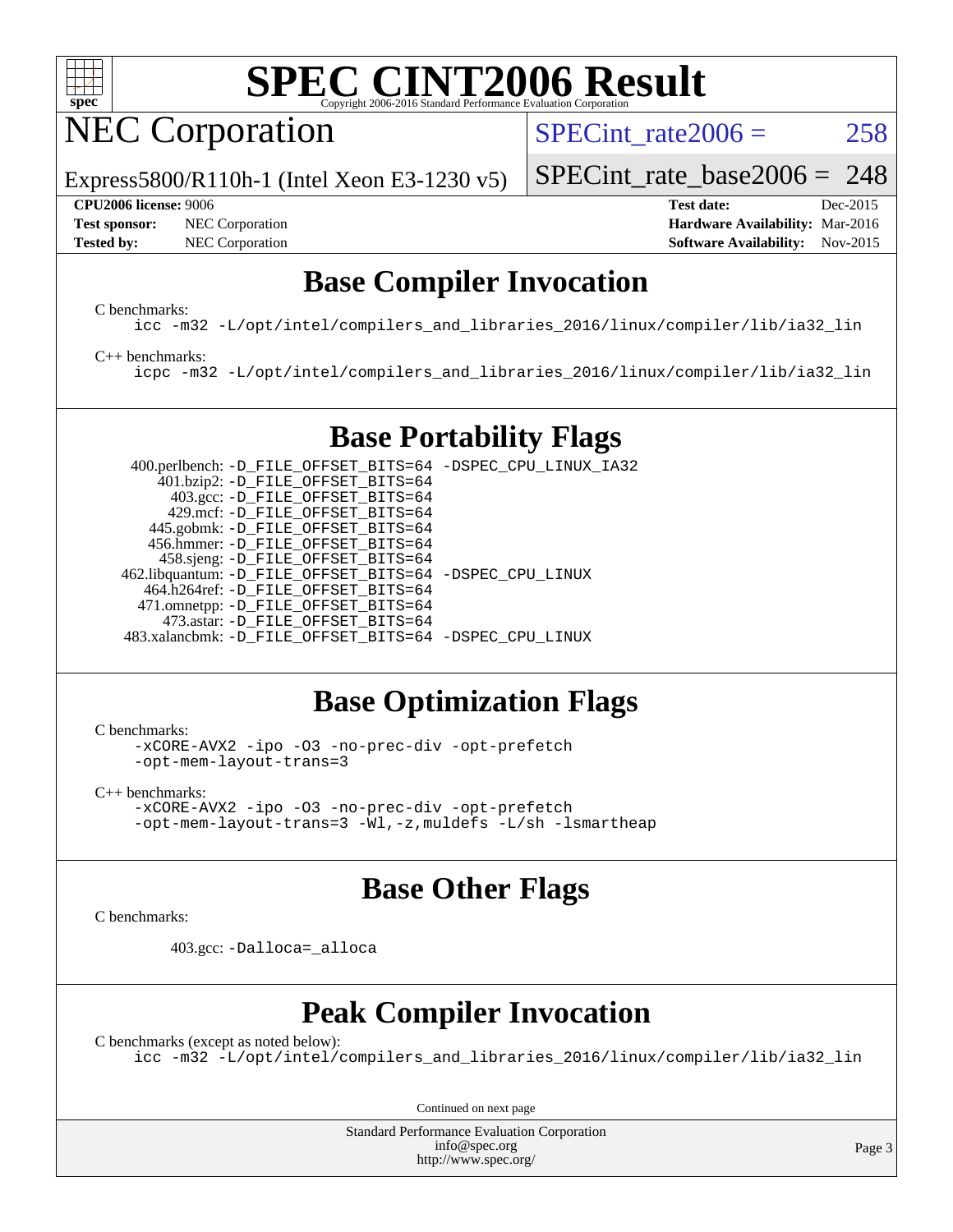

NEC Corporation

SPECint rate $2006 = 258$ 

Express5800/R110h-1 (Intel Xeon E3-1230 v5)

[SPECint\\_rate\\_base2006 =](http://www.spec.org/auto/cpu2006/Docs/result-fields.html#SPECintratebase2006) 248

**[Tested by:](http://www.spec.org/auto/cpu2006/Docs/result-fields.html#Testedby)** NEC Corporation **[Software Availability:](http://www.spec.org/auto/cpu2006/Docs/result-fields.html#SoftwareAvailability)** Nov-2015

**[CPU2006 license:](http://www.spec.org/auto/cpu2006/Docs/result-fields.html#CPU2006license)** 9006 **[Test date:](http://www.spec.org/auto/cpu2006/Docs/result-fields.html#Testdate)** Dec-2015 **[Test sponsor:](http://www.spec.org/auto/cpu2006/Docs/result-fields.html#Testsponsor)** NEC Corporation **NEC Corporation [Hardware Availability:](http://www.spec.org/auto/cpu2006/Docs/result-fields.html#HardwareAvailability)** Mar-2016

# **[Peak Compiler Invocation \(Continued\)](http://www.spec.org/auto/cpu2006/Docs/result-fields.html#PeakCompilerInvocation)**

400.perlbench: [icc -m64](http://www.spec.org/cpu2006/results/res2016q1/cpu2006-20160125-38801.flags.html#user_peakCCLD400_perlbench_intel_icc_64bit_bda6cc9af1fdbb0edc3795bac97ada53)

401.bzip2: [icc -m64](http://www.spec.org/cpu2006/results/res2016q1/cpu2006-20160125-38801.flags.html#user_peakCCLD401_bzip2_intel_icc_64bit_bda6cc9af1fdbb0edc3795bac97ada53)

456.hmmer: [icc -m64](http://www.spec.org/cpu2006/results/res2016q1/cpu2006-20160125-38801.flags.html#user_peakCCLD456_hmmer_intel_icc_64bit_bda6cc9af1fdbb0edc3795bac97ada53)

458.sjeng: [icc -m64](http://www.spec.org/cpu2006/results/res2016q1/cpu2006-20160125-38801.flags.html#user_peakCCLD458_sjeng_intel_icc_64bit_bda6cc9af1fdbb0edc3795bac97ada53)

[C++ benchmarks:](http://www.spec.org/auto/cpu2006/Docs/result-fields.html#CXXbenchmarks)

[icpc -m32 -L/opt/intel/compilers\\_and\\_libraries\\_2016/linux/compiler/lib/ia32\\_lin](http://www.spec.org/cpu2006/results/res2016q1/cpu2006-20160125-38801.flags.html#user_CXXpeak_intel_icpc_b4f50a394bdb4597aa5879c16bc3f5c5)

### **[Peak Portability Flags](http://www.spec.org/auto/cpu2006/Docs/result-fields.html#PeakPortabilityFlags)**

 400.perlbench: [-D\\_FILE\\_OFFSET\\_BITS=64](http://www.spec.org/cpu2006/results/res2016q1/cpu2006-20160125-38801.flags.html#user_peakPORTABILITY400_perlbench_file_offset_bits_64_438cf9856305ebd76870a2c6dc2689ab) [-DSPEC\\_CPU\\_LP64](http://www.spec.org/cpu2006/results/res2016q1/cpu2006-20160125-38801.flags.html#b400.perlbench_peakCPORTABILITY_DSPEC_CPU_LP64) [-DSPEC\\_CPU\\_LINUX\\_X64](http://www.spec.org/cpu2006/results/res2016q1/cpu2006-20160125-38801.flags.html#b400.perlbench_peakCPORTABILITY_DSPEC_CPU_LINUX_X64) 401.bzip2: [-D\\_FILE\\_OFFSET\\_BITS=64](http://www.spec.org/cpu2006/results/res2016q1/cpu2006-20160125-38801.flags.html#user_peakPORTABILITY401_bzip2_file_offset_bits_64_438cf9856305ebd76870a2c6dc2689ab) [-DSPEC\\_CPU\\_LP64](http://www.spec.org/cpu2006/results/res2016q1/cpu2006-20160125-38801.flags.html#suite_peakCPORTABILITY401_bzip2_DSPEC_CPU_LP64) 403.gcc: [-D\\_FILE\\_OFFSET\\_BITS=64](http://www.spec.org/cpu2006/results/res2016q1/cpu2006-20160125-38801.flags.html#user_peakPORTABILITY403_gcc_file_offset_bits_64_438cf9856305ebd76870a2c6dc2689ab) 429.mcf: [-D\\_FILE\\_OFFSET\\_BITS=64](http://www.spec.org/cpu2006/results/res2016q1/cpu2006-20160125-38801.flags.html#user_peakPORTABILITY429_mcf_file_offset_bits_64_438cf9856305ebd76870a2c6dc2689ab) 445.gobmk: [-D\\_FILE\\_OFFSET\\_BITS=64](http://www.spec.org/cpu2006/results/res2016q1/cpu2006-20160125-38801.flags.html#user_peakPORTABILITY445_gobmk_file_offset_bits_64_438cf9856305ebd76870a2c6dc2689ab) 456.hmmer: [-D\\_FILE\\_OFFSET\\_BITS=64](http://www.spec.org/cpu2006/results/res2016q1/cpu2006-20160125-38801.flags.html#user_peakPORTABILITY456_hmmer_file_offset_bits_64_438cf9856305ebd76870a2c6dc2689ab) [-DSPEC\\_CPU\\_LP64](http://www.spec.org/cpu2006/results/res2016q1/cpu2006-20160125-38801.flags.html#suite_peakCPORTABILITY456_hmmer_DSPEC_CPU_LP64) 458.sjeng: [-D\\_FILE\\_OFFSET\\_BITS=64](http://www.spec.org/cpu2006/results/res2016q1/cpu2006-20160125-38801.flags.html#user_peakPORTABILITY458_sjeng_file_offset_bits_64_438cf9856305ebd76870a2c6dc2689ab) [-DSPEC\\_CPU\\_LP64](http://www.spec.org/cpu2006/results/res2016q1/cpu2006-20160125-38801.flags.html#suite_peakCPORTABILITY458_sjeng_DSPEC_CPU_LP64) 462.libquantum: [-D\\_FILE\\_OFFSET\\_BITS=64](http://www.spec.org/cpu2006/results/res2016q1/cpu2006-20160125-38801.flags.html#user_peakPORTABILITY462_libquantum_file_offset_bits_64_438cf9856305ebd76870a2c6dc2689ab) [-DSPEC\\_CPU\\_LINUX](http://www.spec.org/cpu2006/results/res2016q1/cpu2006-20160125-38801.flags.html#b462.libquantum_peakCPORTABILITY_DSPEC_CPU_LINUX) 464.h264ref: [-D\\_FILE\\_OFFSET\\_BITS=64](http://www.spec.org/cpu2006/results/res2016q1/cpu2006-20160125-38801.flags.html#user_peakPORTABILITY464_h264ref_file_offset_bits_64_438cf9856305ebd76870a2c6dc2689ab) 471.omnetpp: [-D\\_FILE\\_OFFSET\\_BITS=64](http://www.spec.org/cpu2006/results/res2016q1/cpu2006-20160125-38801.flags.html#user_peakPORTABILITY471_omnetpp_file_offset_bits_64_438cf9856305ebd76870a2c6dc2689ab) 473.astar: [-D\\_FILE\\_OFFSET\\_BITS=64](http://www.spec.org/cpu2006/results/res2016q1/cpu2006-20160125-38801.flags.html#user_peakPORTABILITY473_astar_file_offset_bits_64_438cf9856305ebd76870a2c6dc2689ab) 483.xalancbmk: [-D\\_FILE\\_OFFSET\\_BITS=64](http://www.spec.org/cpu2006/results/res2016q1/cpu2006-20160125-38801.flags.html#user_peakPORTABILITY483_xalancbmk_file_offset_bits_64_438cf9856305ebd76870a2c6dc2689ab) [-DSPEC\\_CPU\\_LINUX](http://www.spec.org/cpu2006/results/res2016q1/cpu2006-20160125-38801.flags.html#b483.xalancbmk_peakCXXPORTABILITY_DSPEC_CPU_LINUX)

## **[Peak Optimization Flags](http://www.spec.org/auto/cpu2006/Docs/result-fields.html#PeakOptimizationFlags)**

[C benchmarks](http://www.spec.org/auto/cpu2006/Docs/result-fields.html#Cbenchmarks):

 400.perlbench: [-xCORE-AVX2](http://www.spec.org/cpu2006/results/res2016q1/cpu2006-20160125-38801.flags.html#user_peakPASS2_CFLAGSPASS2_LDCFLAGS400_perlbench_f-xAVX2_5f5fc0cbe2c9f62c816d3e45806c70d7)(pass 2) [-prof-gen:threadsafe](http://www.spec.org/cpu2006/results/res2016q1/cpu2006-20160125-38801.flags.html#user_peakPASS1_CFLAGSPASS1_LDCFLAGS400_perlbench_prof_gen_21a26eb79f378b550acd7bec9fe4467a)(pass 1) [-ipo](http://www.spec.org/cpu2006/results/res2016q1/cpu2006-20160125-38801.flags.html#user_peakPASS2_CFLAGSPASS2_LDCFLAGS400_perlbench_f-ipo)(pass 2) [-O3](http://www.spec.org/cpu2006/results/res2016q1/cpu2006-20160125-38801.flags.html#user_peakPASS2_CFLAGSPASS2_LDCFLAGS400_perlbench_f-O3)(pass 2) [-no-prec-div](http://www.spec.org/cpu2006/results/res2016q1/cpu2006-20160125-38801.flags.html#user_peakPASS2_CFLAGSPASS2_LDCFLAGS400_perlbench_f-no-prec-div)(pass 2) [-par-num-threads=1](http://www.spec.org/cpu2006/results/res2016q1/cpu2006-20160125-38801.flags.html#user_peakPASS1_CFLAGSPASS1_LDCFLAGS400_perlbench_par_num_threads_786a6ff141b4e9e90432e998842df6c2)(pass 1) [-prof-use](http://www.spec.org/cpu2006/results/res2016q1/cpu2006-20160125-38801.flags.html#user_peakPASS2_CFLAGSPASS2_LDCFLAGS400_perlbench_prof_use_bccf7792157ff70d64e32fe3e1250b55)(pass 2) [-auto-ilp32](http://www.spec.org/cpu2006/results/res2016q1/cpu2006-20160125-38801.flags.html#user_peakCOPTIMIZE400_perlbench_f-auto-ilp32)

 401.bzip2: [-xCORE-AVX2](http://www.spec.org/cpu2006/results/res2016q1/cpu2006-20160125-38801.flags.html#user_peakPASS2_CFLAGSPASS2_LDCFLAGS401_bzip2_f-xAVX2_5f5fc0cbe2c9f62c816d3e45806c70d7)(pass 2) [-prof-gen:threadsafe](http://www.spec.org/cpu2006/results/res2016q1/cpu2006-20160125-38801.flags.html#user_peakPASS1_CFLAGSPASS1_LDCFLAGS401_bzip2_prof_gen_21a26eb79f378b550acd7bec9fe4467a)(pass 1) [-ipo](http://www.spec.org/cpu2006/results/res2016q1/cpu2006-20160125-38801.flags.html#user_peakPASS2_CFLAGSPASS2_LDCFLAGS401_bzip2_f-ipo)(pass 2) [-O3](http://www.spec.org/cpu2006/results/res2016q1/cpu2006-20160125-38801.flags.html#user_peakPASS2_CFLAGSPASS2_LDCFLAGS401_bzip2_f-O3)(pass 2) [-no-prec-div](http://www.spec.org/cpu2006/results/res2016q1/cpu2006-20160125-38801.flags.html#user_peakPASS2_CFLAGSPASS2_LDCFLAGS401_bzip2_f-no-prec-div)(pass 2) [-par-num-threads=1](http://www.spec.org/cpu2006/results/res2016q1/cpu2006-20160125-38801.flags.html#user_peakPASS1_CFLAGSPASS1_LDCFLAGS401_bzip2_par_num_threads_786a6ff141b4e9e90432e998842df6c2)(pass 1) [-prof-use](http://www.spec.org/cpu2006/results/res2016q1/cpu2006-20160125-38801.flags.html#user_peakPASS2_CFLAGSPASS2_LDCFLAGS401_bzip2_prof_use_bccf7792157ff70d64e32fe3e1250b55)(pass 2) [-opt-prefetch](http://www.spec.org/cpu2006/results/res2016q1/cpu2006-20160125-38801.flags.html#user_peakCOPTIMIZE401_bzip2_f-opt-prefetch) [-auto-ilp32](http://www.spec.org/cpu2006/results/res2016q1/cpu2006-20160125-38801.flags.html#user_peakCOPTIMIZE401_bzip2_f-auto-ilp32) [-ansi-alias](http://www.spec.org/cpu2006/results/res2016q1/cpu2006-20160125-38801.flags.html#user_peakCOPTIMIZE401_bzip2_f-ansi-alias)

403.gcc: [-xCORE-AVX2](http://www.spec.org/cpu2006/results/res2016q1/cpu2006-20160125-38801.flags.html#user_peakCOPTIMIZE403_gcc_f-xAVX2_5f5fc0cbe2c9f62c816d3e45806c70d7) [-ipo](http://www.spec.org/cpu2006/results/res2016q1/cpu2006-20160125-38801.flags.html#user_peakCOPTIMIZE403_gcc_f-ipo) [-O3](http://www.spec.org/cpu2006/results/res2016q1/cpu2006-20160125-38801.flags.html#user_peakCOPTIMIZE403_gcc_f-O3) [-no-prec-div](http://www.spec.org/cpu2006/results/res2016q1/cpu2006-20160125-38801.flags.html#user_peakCOPTIMIZE403_gcc_f-no-prec-div)

 $429$ .mcf: basepeak = yes

445.gobmk: basepeak = yes

Continued on next page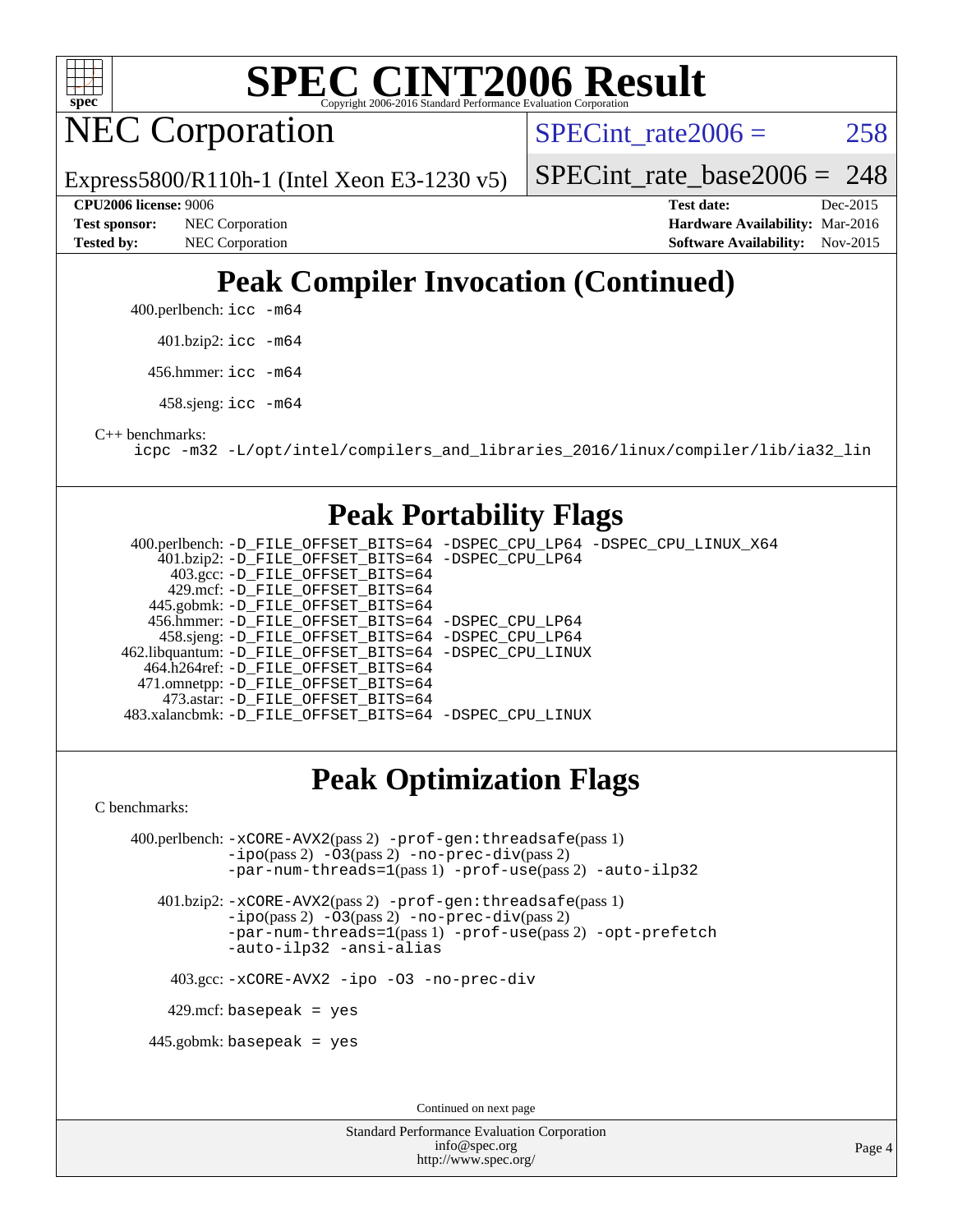

NEC Corporation

SPECint rate $2006 = 258$ 

Express5800/R110h-1 (Intel Xeon E3-1230 v5)

[SPECint\\_rate\\_base2006 =](http://www.spec.org/auto/cpu2006/Docs/result-fields.html#SPECintratebase2006) 248

**[CPU2006 license:](http://www.spec.org/auto/cpu2006/Docs/result-fields.html#CPU2006license)** 9006 **[Test date:](http://www.spec.org/auto/cpu2006/Docs/result-fields.html#Testdate)** Dec-2015 **[Test sponsor:](http://www.spec.org/auto/cpu2006/Docs/result-fields.html#Testsponsor)** NEC Corporation **NEC Corporation [Hardware Availability:](http://www.spec.org/auto/cpu2006/Docs/result-fields.html#HardwareAvailability)** Mar-2016 [Tested by:](http://www.spec.org/auto/cpu2006/Docs/result-fields.html#Testedby) NEC Corporation **[Software Availability:](http://www.spec.org/auto/cpu2006/Docs/result-fields.html#SoftwareAvailability)** Nov-2015

# **[Peak Optimization Flags \(Continued\)](http://www.spec.org/auto/cpu2006/Docs/result-fields.html#PeakOptimizationFlags)**

456.hmmer: [-xCORE-AVX2](http://www.spec.org/cpu2006/results/res2016q1/cpu2006-20160125-38801.flags.html#user_peakCOPTIMIZE456_hmmer_f-xAVX2_5f5fc0cbe2c9f62c816d3e45806c70d7) [-ipo](http://www.spec.org/cpu2006/results/res2016q1/cpu2006-20160125-38801.flags.html#user_peakCOPTIMIZE456_hmmer_f-ipo) [-O3](http://www.spec.org/cpu2006/results/res2016q1/cpu2006-20160125-38801.flags.html#user_peakCOPTIMIZE456_hmmer_f-O3) [-no-prec-div](http://www.spec.org/cpu2006/results/res2016q1/cpu2006-20160125-38801.flags.html#user_peakCOPTIMIZE456_hmmer_f-no-prec-div) [-unroll2](http://www.spec.org/cpu2006/results/res2016q1/cpu2006-20160125-38801.flags.html#user_peakCOPTIMIZE456_hmmer_f-unroll_784dae83bebfb236979b41d2422d7ec2) [-auto-ilp32](http://www.spec.org/cpu2006/results/res2016q1/cpu2006-20160125-38801.flags.html#user_peakCOPTIMIZE456_hmmer_f-auto-ilp32)

 458.sjeng: [-xCORE-AVX2](http://www.spec.org/cpu2006/results/res2016q1/cpu2006-20160125-38801.flags.html#user_peakPASS2_CFLAGSPASS2_LDCFLAGS458_sjeng_f-xAVX2_5f5fc0cbe2c9f62c816d3e45806c70d7)(pass 2) [-prof-gen:threadsafe](http://www.spec.org/cpu2006/results/res2016q1/cpu2006-20160125-38801.flags.html#user_peakPASS1_CFLAGSPASS1_LDCFLAGS458_sjeng_prof_gen_21a26eb79f378b550acd7bec9fe4467a)(pass 1)  $-i\text{po}(pass 2) -03(pass 2) -no-prec-div(pass 2)$  $-i\text{po}(pass 2) -03(pass 2) -no-prec-div(pass 2)$  $-i\text{po}(pass 2) -03(pass 2) -no-prec-div(pass 2)$ [-par-num-threads=1](http://www.spec.org/cpu2006/results/res2016q1/cpu2006-20160125-38801.flags.html#user_peakPASS1_CFLAGSPASS1_LDCFLAGS458_sjeng_par_num_threads_786a6ff141b4e9e90432e998842df6c2)(pass 1) [-prof-use](http://www.spec.org/cpu2006/results/res2016q1/cpu2006-20160125-38801.flags.html#user_peakPASS2_CFLAGSPASS2_LDCFLAGS458_sjeng_prof_use_bccf7792157ff70d64e32fe3e1250b55)(pass 2) [-unroll4](http://www.spec.org/cpu2006/results/res2016q1/cpu2006-20160125-38801.flags.html#user_peakCOPTIMIZE458_sjeng_f-unroll_4e5e4ed65b7fd20bdcd365bec371b81f) [-auto-ilp32](http://www.spec.org/cpu2006/results/res2016q1/cpu2006-20160125-38801.flags.html#user_peakCOPTIMIZE458_sjeng_f-auto-ilp32)

462.libquantum: basepeak = yes

 464.h264ref: [-xCORE-AVX2](http://www.spec.org/cpu2006/results/res2016q1/cpu2006-20160125-38801.flags.html#user_peakPASS2_CFLAGSPASS2_LDCFLAGS464_h264ref_f-xAVX2_5f5fc0cbe2c9f62c816d3e45806c70d7)(pass 2) [-prof-gen:threadsafe](http://www.spec.org/cpu2006/results/res2016q1/cpu2006-20160125-38801.flags.html#user_peakPASS1_CFLAGSPASS1_LDCFLAGS464_h264ref_prof_gen_21a26eb79f378b550acd7bec9fe4467a)(pass 1)  $-i\text{po}(pass 2) -\overline{O}3(pass 2)$  [-no-prec-div](http://www.spec.org/cpu2006/results/res2016q1/cpu2006-20160125-38801.flags.html#user_peakPASS2_CFLAGSPASS2_LDCFLAGS464_h264ref_f-no-prec-div)(pass 2) [-par-num-threads=1](http://www.spec.org/cpu2006/results/res2016q1/cpu2006-20160125-38801.flags.html#user_peakPASS1_CFLAGSPASS1_LDCFLAGS464_h264ref_par_num_threads_786a6ff141b4e9e90432e998842df6c2)(pass 1) [-prof-use](http://www.spec.org/cpu2006/results/res2016q1/cpu2006-20160125-38801.flags.html#user_peakPASS2_CFLAGSPASS2_LDCFLAGS464_h264ref_prof_use_bccf7792157ff70d64e32fe3e1250b55)(pass 2) [-unroll2](http://www.spec.org/cpu2006/results/res2016q1/cpu2006-20160125-38801.flags.html#user_peakCOPTIMIZE464_h264ref_f-unroll_784dae83bebfb236979b41d2422d7ec2) [-ansi-alias](http://www.spec.org/cpu2006/results/res2016q1/cpu2006-20160125-38801.flags.html#user_peakCOPTIMIZE464_h264ref_f-ansi-alias)

[C++ benchmarks:](http://www.spec.org/auto/cpu2006/Docs/result-fields.html#CXXbenchmarks)

```
 471.omnetpp: -xCORE-AVX2(pass 2) -prof-gen:threadsafe(pass 1)
-ipo(pass 2) -O3(pass 2) -no-prec-div(pass 2)
-par-num-threads=1(pass 1) -prof-use(pass 2) -ansi-alias
-opt-ra-region-strategy=block -Wl,-z,muldefs
-L/sh -lsmartheap
```

```
 473.astar: basepeak = yes
```
 $483.xalanchmk: basepeak = yes$ 

## **[Peak Other Flags](http://www.spec.org/auto/cpu2006/Docs/result-fields.html#PeakOtherFlags)**

[C benchmarks](http://www.spec.org/auto/cpu2006/Docs/result-fields.html#Cbenchmarks):

403.gcc: [-Dalloca=\\_alloca](http://www.spec.org/cpu2006/results/res2016q1/cpu2006-20160125-38801.flags.html#b403.gcc_peakEXTRA_CFLAGS_Dalloca_be3056838c12de2578596ca5467af7f3)

The flags files that were used to format this result can be browsed at <http://www.spec.org/cpu2006/flags/Intel-ic16.0-official-linux64.html> <http://www.spec.org/cpu2006/flags/NEC-Platform-Settings-V1.2-110h-RevA.html>

You can also download the XML flags sources by saving the following links:

<http://www.spec.org/cpu2006/flags/Intel-ic16.0-official-linux64.xml> <http://www.spec.org/cpu2006/flags/NEC-Platform-Settings-V1.2-110h-RevA.xml>